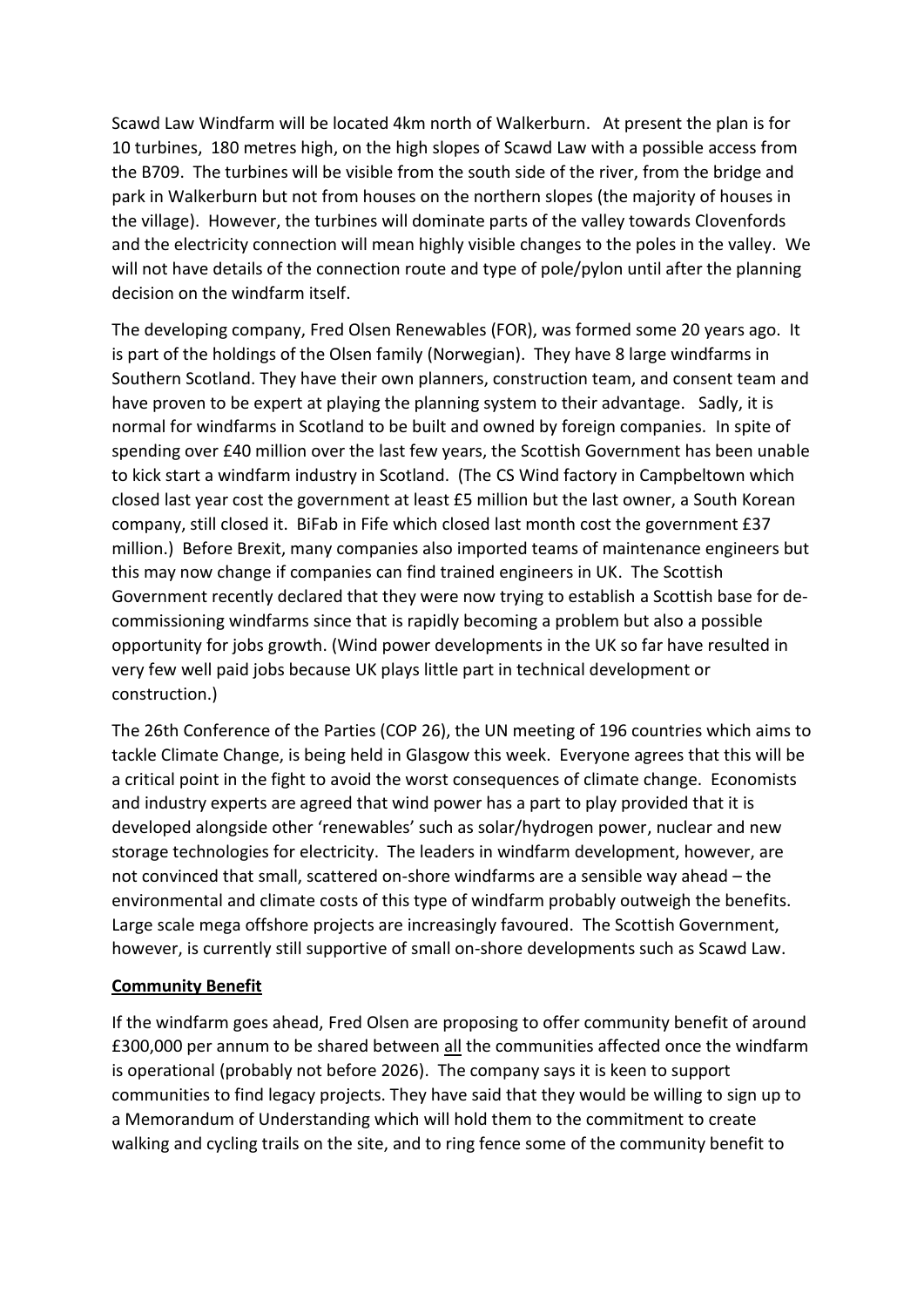operate and maintain those trails. This gives rise to a number of questions, which will be followed up by WDCC:

- 1. The amount sounds large but it is the minimum suggested by the Government and more is being offered to communities by some other developers. There are 8 communities in line for a share.
- 2. The developer is forming a community liaison group with representatives from all 8 affected community council areas to discuss possible projects. This may disadvantage Walkerburn as Peebles and Innerleithen, for example, are almost certainly going to try to dominate and they have different needs. It is crucial that our community reaches a consensus on how to handle any community benefit which will be available.
- 3. Walking and cycling trails sounds like a 'good thing' but how many in Walkerburn will actually benefit? From the point of view of the company, it is a cheap and easy solution to giving apparent community benefit since it would basically be a single project with little management cost and requiring little effort on their part since a local group could take over running/maintenance. However, the windfarm will be in rough, steep country which bluntly is unlikely to attract walkers particularly if the intention is also to have mountain biking. The maintenance costs of such trails is high and it seems likely that there would also be a need for some parking areas to be maintained. WDCC wants to make sure that 'community benefit' helps Walkerburn and is more inclined to seek investment in the village rather than in remote trails for walkers or mountain bikers which will only help a very few residents. There have already been a number of alternative suggestions for community benefit in the village including setting up an annual maintenance programme for the Public Hall, building and maintaining public toilets, building and maintaining some form of exercise circuit perhaps including the pump track if that project is successful, and developing further the recreational facilities in the village for all ages.
- 4. **The decision on whether or not to support the windfarm planning application must not take the possibility of community benefit into account – it must only be taken on planning grounds**. It will be very important to be clear on this at any meetings to discuss possible ways ahead for sharing community benefit between the communities affected.

## **Apart from questions about community benefit, there are still concerns about this windfarm:**

• The site is in an area designated as unsuitable on environmental grounds and on the grounds of cumulative impact by the Scottish Borders Survey. There are also concerns that this is a 'stalking horse' designed to pave the way for it to be an even larger development. Scottish Borders Council planners indicate that they are not supportive.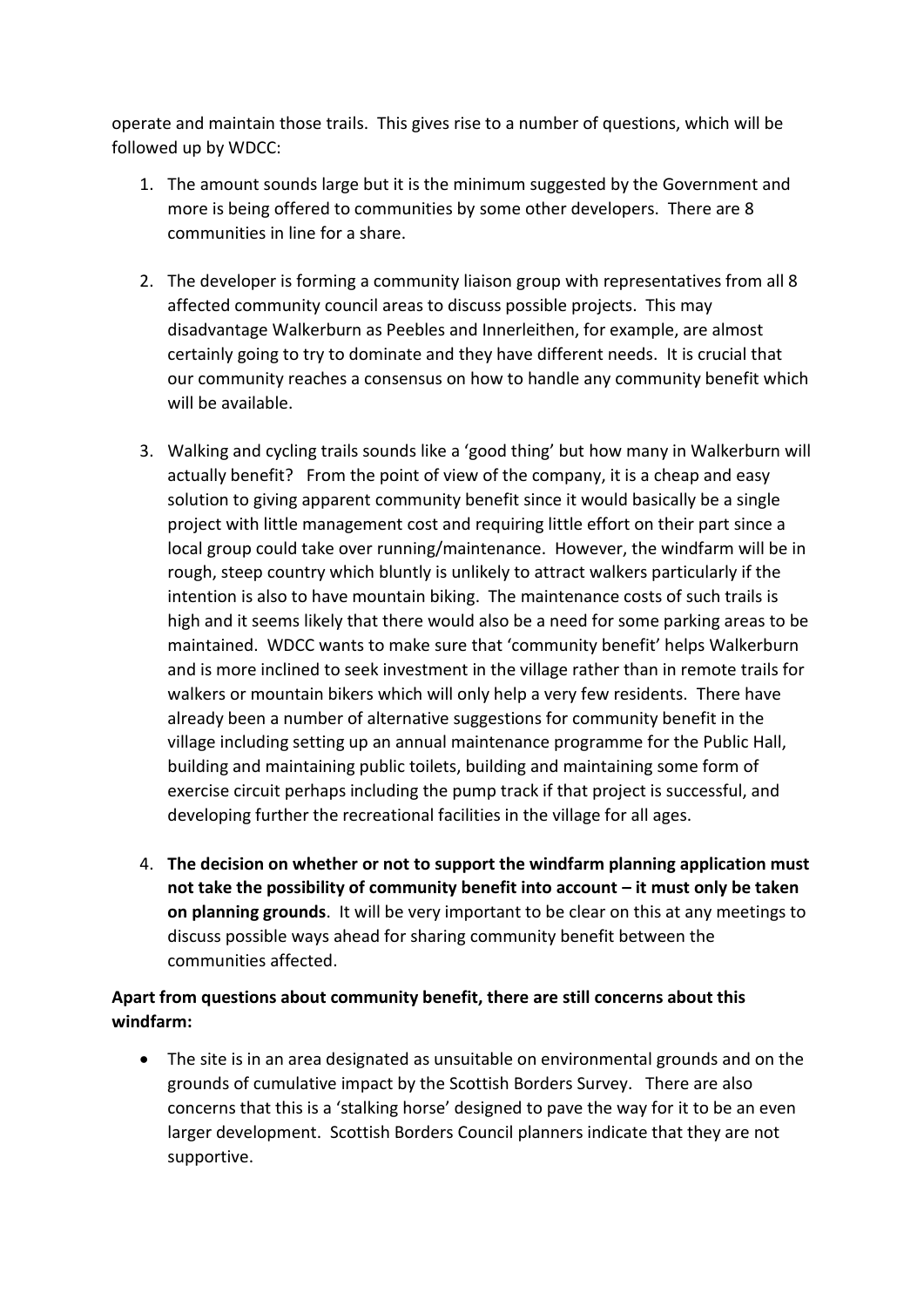- There are 3 other windfarm proposals seeking approval in the area. 14 turbines at Greystone Knowe south of Heriot, 8 at Wull Muir 3km west of Heriot and 12 more at Cloich near Eddlestone. The cumulative impact could be significant.
- By the time this windfarm is built, turbine heights will have increased further and it is highly likely that the eventual turbines installed will be much higher than 180 metres. Industry experts are expecting 200 - 300 metres to become standard. This will have a hugely different environmental impact from the current proposal but once planning permission is given, it is easy to change the turbine height.
- Access to the site will be difficult and will create problems whether it is via the A72 at Holylee or the B709. Of course, the problems will be largely during the construction phase but there will also be occasional problems throughout the life of the windfarm since replacement parts are regularly required and further development in turbine design will mean complete turbine replacements. Decommissioning the windfarm at the end of its life, possible in 30 to 35 years time, will also cause huge problems.
- Countries such as Norway are rapidly moving away from onshore windfarms in favour of offshore developments because of concerns about the environmental impact and the need to be more efficient in using wind power. This is putting pressure on countries such as Scotland where the government is still giving support. This windfarm would probably not gain consent in other countries because it is too small and the connection to the grid is too convoluted to make it efficient, except in providing revenue to the developer and landowner.
- Claims that windfarm developments impact tourism either favourably or unfavourably are frequently heard. There seems to be no clear evidence either way but it seems that the electricity lines from windfarms have more impact than the turbines themselves which seem only to impact unfavourably if they are highly visible in the landscape. These turbines will be highly visible from walking routes along the Southern Upland Way – they are even visible from Fife – but there is no proof that this will have an adverse effect that WDCC has found. However, the cumulative impact of the huge number of windfarms in the Scottish Borders is regarded by many as being problematic to attempts to attract visitors other than mountain bikers who are seen as unlikely to be affected.
- Claims that windfarms have a positive environmental impact are regular de-bunked. The impact of construction, however bad, is usually quickly recovered but there is an impact on birds and bats and the huge amount of concrete and road building materials required similarly has a lasting impact on nature long beyond the lifespan of the turbines. It is also of note that mining for the materials used in building the turbines has a huge negative impact which we tend to ignore because the mining takes place in other countries. Some sources quote 110 years as the time it would